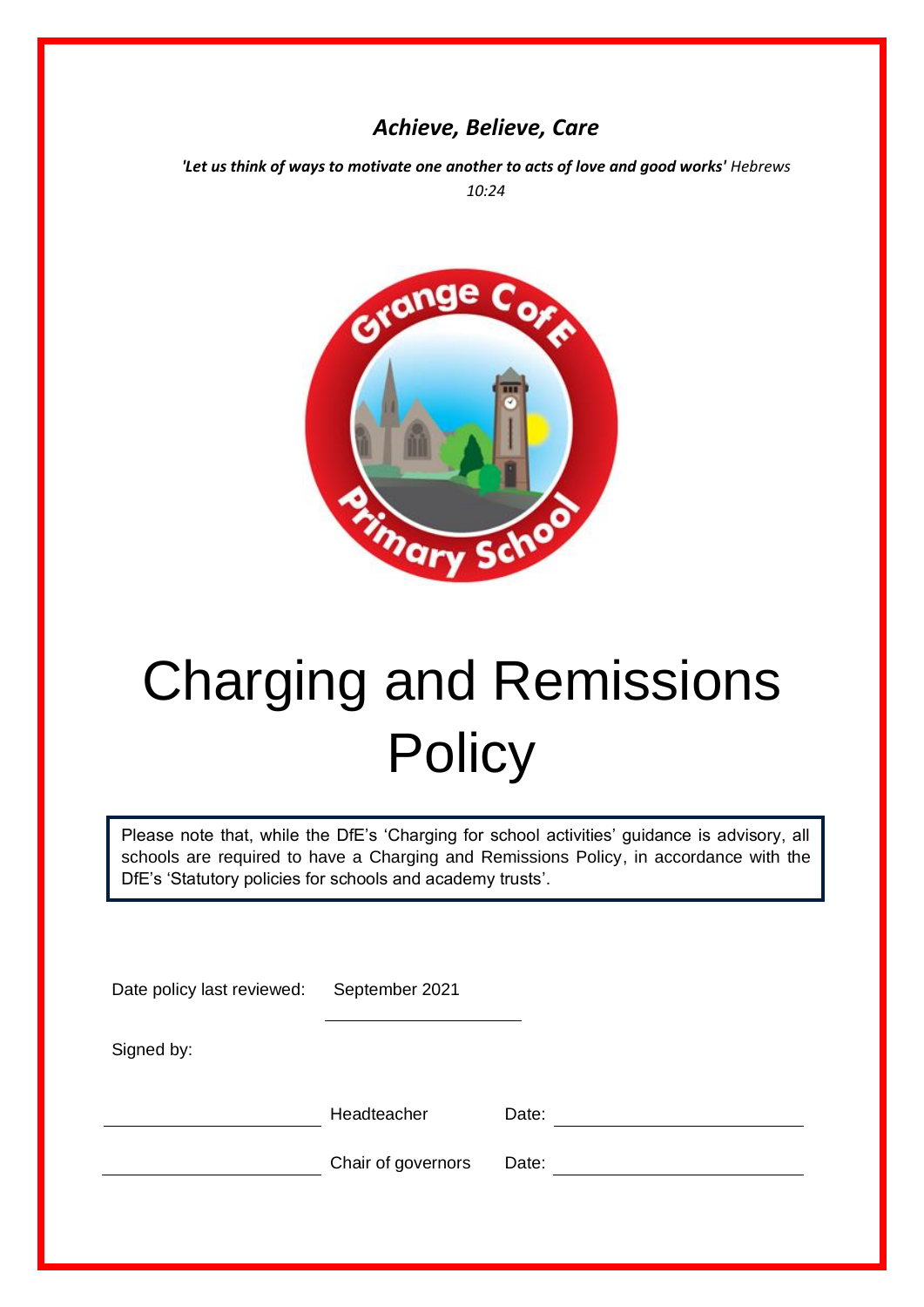## **Contents:**

**Statement of intent** 

- 1. **[Updated]** Legal framework
- 2. **[Updated]** Charging for education
- 3. **[Updated]** Optional extras
- 4. Examination fees and resits
- 5. Voluntary contributions
- 6. **[Updated]** Music tuition
- 7. Transport
- 8. **[Updated]** Education partly during school hours
- 9. Residential visits
- 10. Damaged or lost items
- 11. Remissions
- 12. School trip refunds
- 13. **[New]** Freedom of Information Policy and Publication Scheme
- 14. Monitoring and review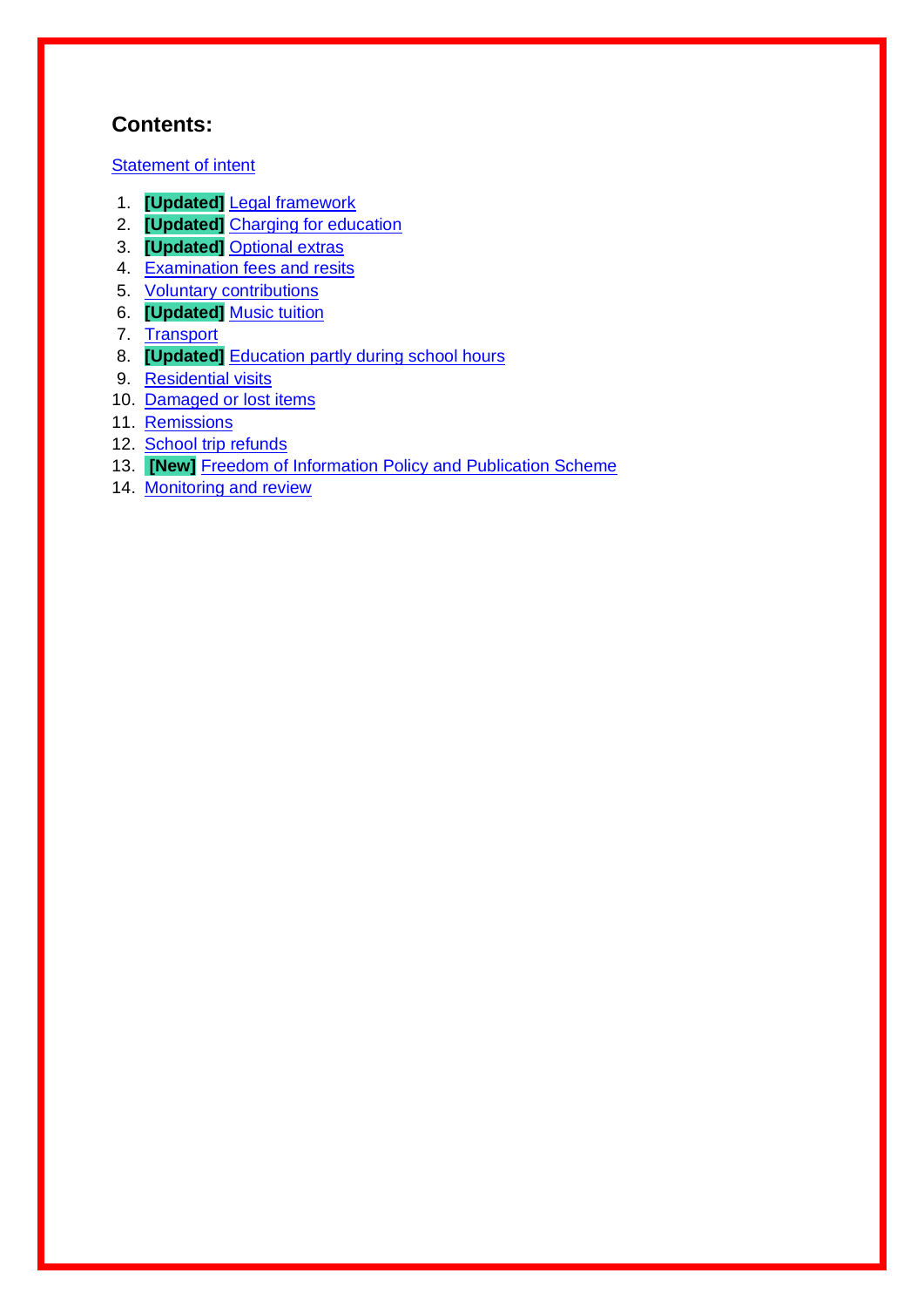## **Statement of intent**

Grange CE Primary School is committed to ensuring equal opportunities for all pupils, regardless of financial circumstances, and has established the following policy and procedures to ensure that no child is discriminated against by our offering of school trips, activities and educational extras.

In addition, we are committed to adhering to legal requirements regarding charging for school activities, and meeting all statutory guidance provided by the DfE.

We promise:

- Not to charge for education provided during school hours.
- To inform parents on low incomes and in receipt of relevant benefits of the support available to them when asking for contributions.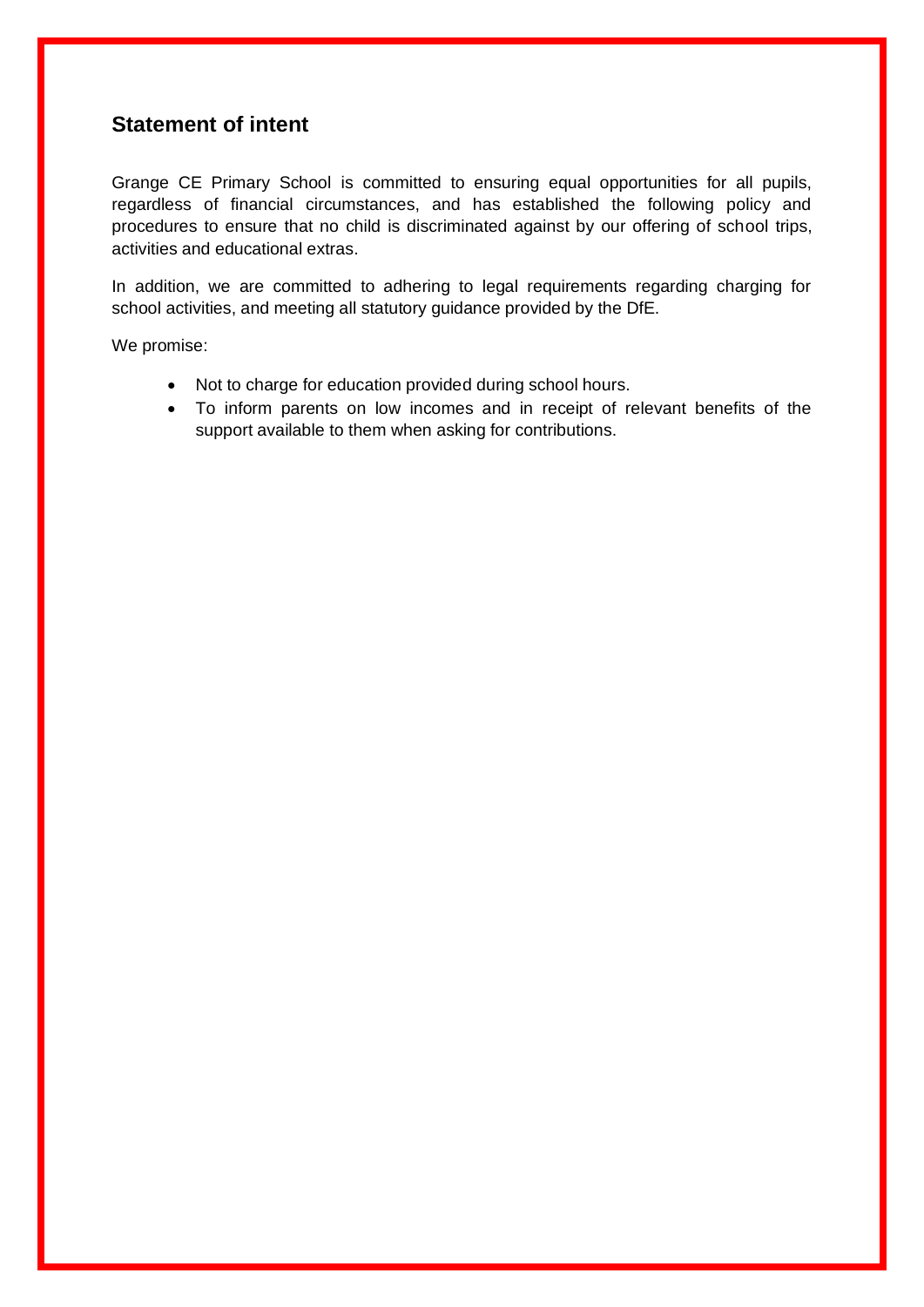# **1. [Updated] Legal framework**

**[Updated]** This policy has due regard to all relevant legislation and statutory guidance including, but not limited to, the following:

- Education Act 1996
- The Charges for Music Tuition (England) Regulations 2007
- The Education (Prescribed Public Examinations) (England) Regulations 2010
- **[New]** Freedom of Information Act 2000
- DfE (2018) 'Charging for school activities'
- DfE (2020) 'Governance handbook'

**[Updated]** This policy operates in conjunction with the following school policies:

- Complaints Procedures Policy
- Debt Recovery Policy
- **[New]** Freedom of Information Policy and Publication Scheme
- **[New]** The school's Scheme of Delegation
- **[New]** Finance Policy

# **2. [Updated] Charging for education**

**[Updated]** The school will not charge for:

- Admission applications.
- **[Updated]** Education provided during school hours (including the supply of any materials, books, instruments or other equipment).
- Education provided outside school hours if it is part of the national curriculum, part of a syllabus for a prescribed public examination that the pupil is being prepared for by the school, or part of RE.
- Instrumental or vocal tuition, for pupils learning individually or in groups, unless provided at the request of the pupil's parent.
- Entry for a prescribed public examination, if the pupil has been prepared for it at the school.
- Examination resits, if the pupil is being prepared for the resits at the school.

**[Updated]** The school may charge for:

- Materials, books, instruments or equipment, where the child's parent wishes their child to own them.
- Optional extras.
- Music tuition (in certain circumstances).
- Certain early years provision.
- **[Updated]** Use of community facilities and other commercial activities.
- **[New]** Provision of information within the scope of freedom of information.

The school will make it clear that, in the following circumstances, it will propose to remit (wholly or partly) any charge which would otherwise be payable to the school: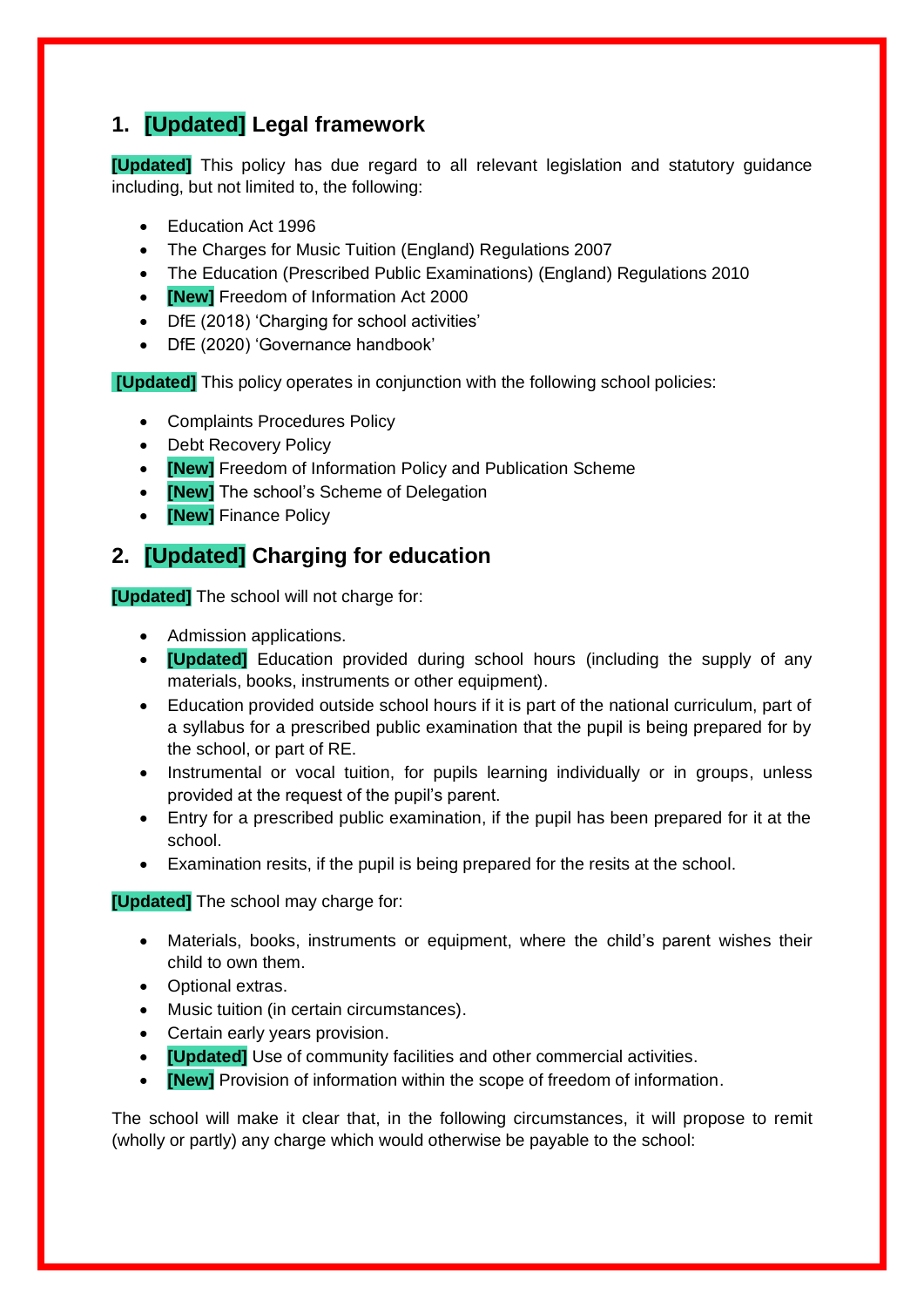- The school will consider admitting a child to the nursery class in the term they turn 3 subject to being able to meet the child's needs and having sufficient spare places. In this case, there is a charge of £4.20 per hour.
- For children accessing 30 hours free childcare there will be a charge of £1.05 per day to cover the additional 15 minutes from 3pm until 3.15pm, this will be charged half termly and invoiced to parents.

**[Updated]** The school may charge for the following optional extras:

- Education provided outside of school time that is not:
	- Part of the national curriculum
	- Part of a syllabus for a prescribed public examination that the pupil is being prepared for at the school
	- Part of RE
- Examination entry fees where the pupil has not been prepared for the examinations at the school
- **[Updated]** Transport, other than that required to take the pupil to school or to other premises where the LA has arranged for the pupil to be provided with education
- Board and lodging for a pupil on a residential visit
- Extended day services offered to pupils, e.g. breakfast or out-of-school provision

**[Updated]** When calculating the cost of optional extras, an amount may be included in relation to the following:

- Materials, books, instruments or equipment provided in relation to the optional extra
- Buildings and accommodation
- Non-teaching staff (including TAs)
- Teaching staff under contracts for services purely to provide an optional extra
- **[Updated]** The cost, or an appropriate proportion of the costs, for teaching staff employed to provide vocal tuition or tuition in playing a musical instrument, where the tuition is an optional extra

The school will not charge in excess of the actual cost of providing the optional extra divided by the number of participating pupils. A subsidy will not be charged for any pupils wishing to participate but whose parents are unwilling or unable to pay the full charge. In cases where a small proportion of the activity takes place during school hours, the school will not charge for the cost of alternative provision for those not participating.

The school will not charge for supply teachers to cover for teachers who are absent from school accompanying pupils on a residential visit.

Participation in any optional activity will be on the basis of parental choice and a willingness to meet the charges; therefore, parental agreement is a prerequisite for the provision of an optional extra where charges will be made.

If a charge is to be made for a particular activity, such as optional extras, parents will be informed of how the charge will be calculated.

#### **3. Examination fees and resits**

The school may charge for examination fees if: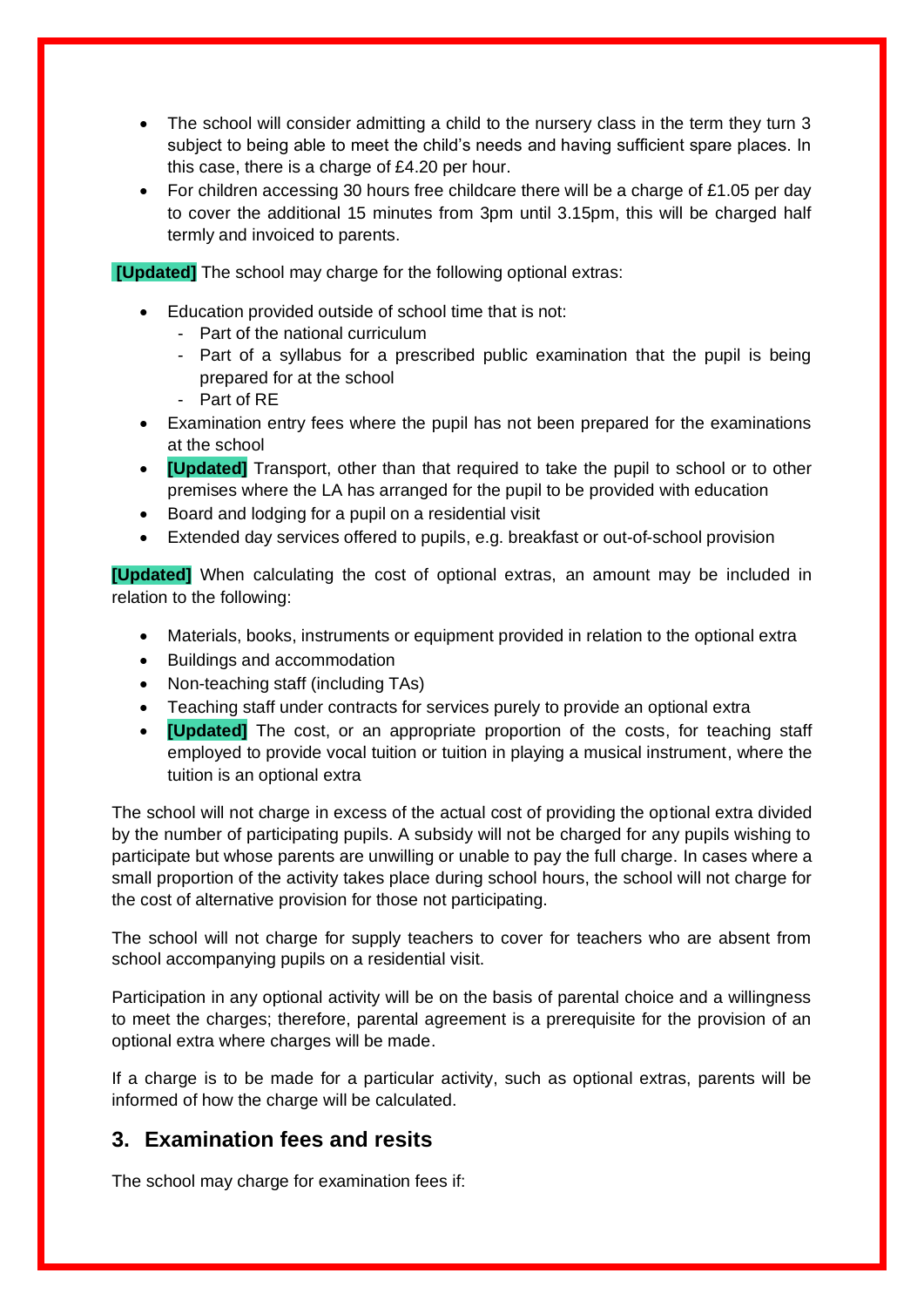- The examination is on the set list (which includes SATs, GCSEs and A-levels), but the pupil was not prepared for it at the school.
- The examination is not on the set list, but the school arranged for the pupil to take it.
- A pupil fails, without good reason, to complete the requirements of any public examination where the governing board or LA originally paid or agreed to pay the entry fee.

Where a pupil is entered for a second or subsequent attempt at an examination, the school will pay the fee. Once pupils have left the school, resits must be taken at the school.

If a pupil or their parent consider it to be in the best interests of the pupil to request that an examination is re-marked, any fees involved must be covered by the pupil or their parent. If the awarding body changes the overall grade of the result, the school will not be charged by the awarding body and the parent or pupil will have their fees refunded.

#### **4. Voluntary contributions**

The school may, from time-to-time, ask for voluntary contributions towards the benefit of the school or school activities. If an activity cannot be funded without voluntary contributions, the school will make this clear to parents at the outset. There is no obligation for parents to make a contribution and parents will be notified regarding whether assistance is available.

No pupil will be excluded from an activity simply because their parents are unwilling or unable to pay. If a parent is unwilling or unable to pay, their child will still be given an equal opportunity to take part in the activity. If insufficient voluntary contributions are raised to fund an activity, and the school cannot fund it via another source, the activity will be cancelled.

The school will strive to ensure that parents do not feel pressurised into making voluntary contributions.

## **5. [Updated] Music tuition**

Instrumental and vocal music tuition is an exception to the rule that all education provided during school hours must be free. The Charges for Music Tuition (England) Regulations 2007 allow for charges to be made for vocal or instrumental tuition provided either individually or to groups of any size – provided that the tuition is at the request of the pupil's parents. The charges will not exceed the cost of the provision, including the cost of the staff providing the tuition.

**[New]** Charging will not be made if the teaching is an essential part of the national curriculum.

**[New]** Charging will also not be made if the teaching is provided under the first access to the KS2 Instrumental and Vocal Tuition Programme.

**[New]** No charge will be made in respect of pupils who are LAC.

#### **6. Transport**

The school will not charge for: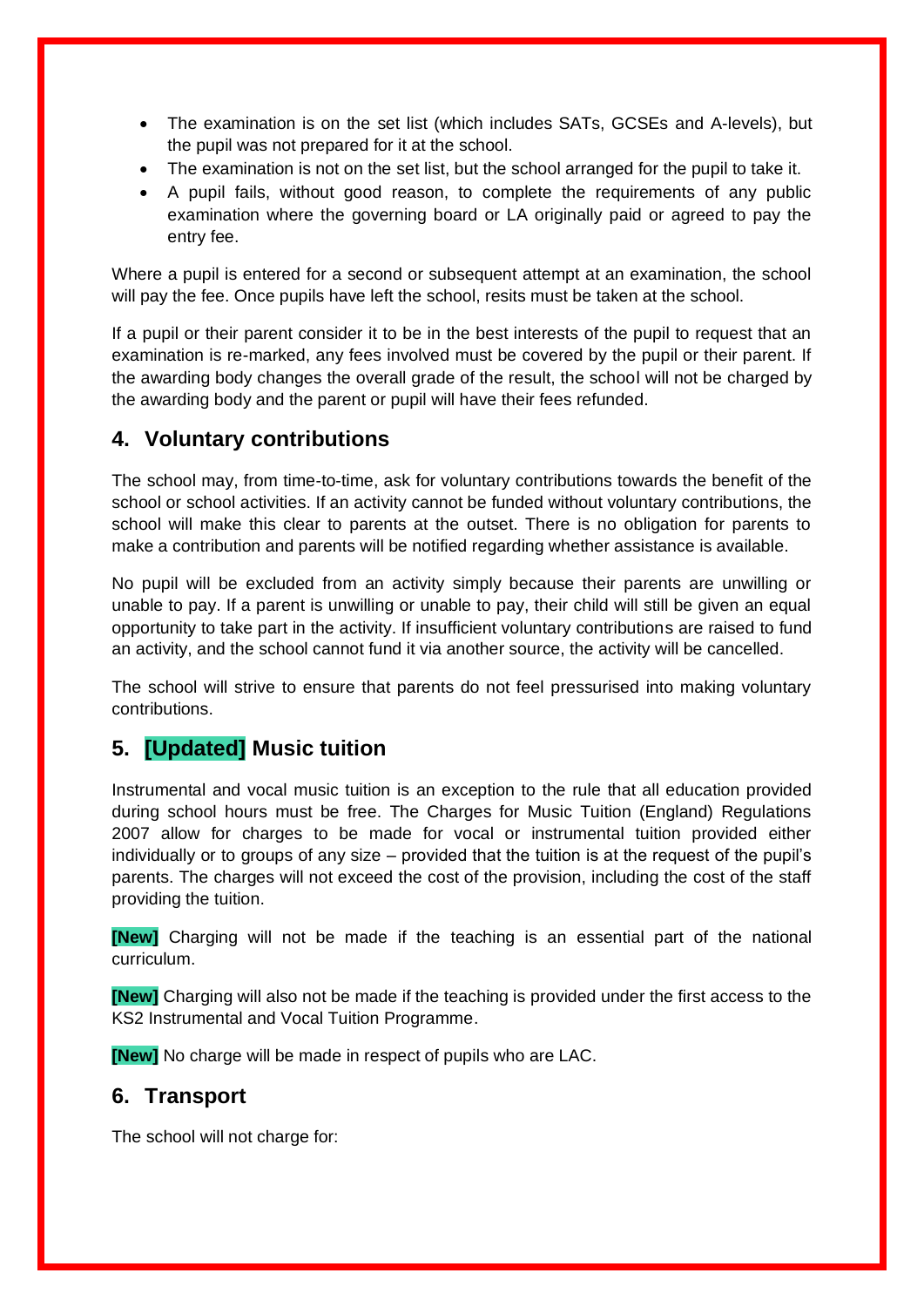- Transporting registered pupils to or from the school premises, where the LA has a statutory obligation to provide the transport.
- Transporting registered pupils to other premises where the governing board or LA has arranged for pupils to be educated.
- Transporting pupils to meet an examination requirement when they have been prepared for the examination at the school.
- Transport provided for an educational visit.

# **7. [Updated] Education partly during school hours**

If 50 percent or more of the time spent on an activity occurs during school hours (including time spent travelling if the travel occurs during school hours), it is deemed to take place during school hours and no charge will be made.

**[New]** Whatever the start and finish times of the school day, regulations require that the school day is divided into two sessions. School hours do not include the break in the middle of the day.

If less than 50 percent of the time spent on an activity occurs during school hours, it is deemed to have taken place outside school hours and the school may charge for the activity; however, the school will not charge if the activity is part of the national curriculum, part of a syllabus for a prescribed public examination that the pupil is being prepared for at the school, or part of RE.

The remission of charges for board and lodging payments is the responsibility of the school. These costs will be borne by the school.

Any charges for extended day services will be optional.

## **8. Residential visits**

The school will not charge for:

- Education provided on any visit that takes place during school hours.
- Education provided on any visit that takes place outside school hours if it is part of the national curriculum, part of a syllabus for a prescribed public examination that the pupil is being prepared for at the school, or part of RE.
- Supply teachers to cover for teachers accompanying pupils on visits.

The school may charge for board and lodging, but the charge will not exceed the actual cost. Parents will be exempt from board and lodging costs if they can prove that they are in receipt of one or more of the following benefits:

- Income Support
- Income-based Jobseeker's Allowance
- Income-related Employment and Support Allowance
- Support under part VI of the Immigration and Asylum Act 1999
- The guaranteed element of Pension Credit
- Child Tax Credit, provided that they are not also entitled to Working Tax Credit and have an annual gross income of no more than £16,190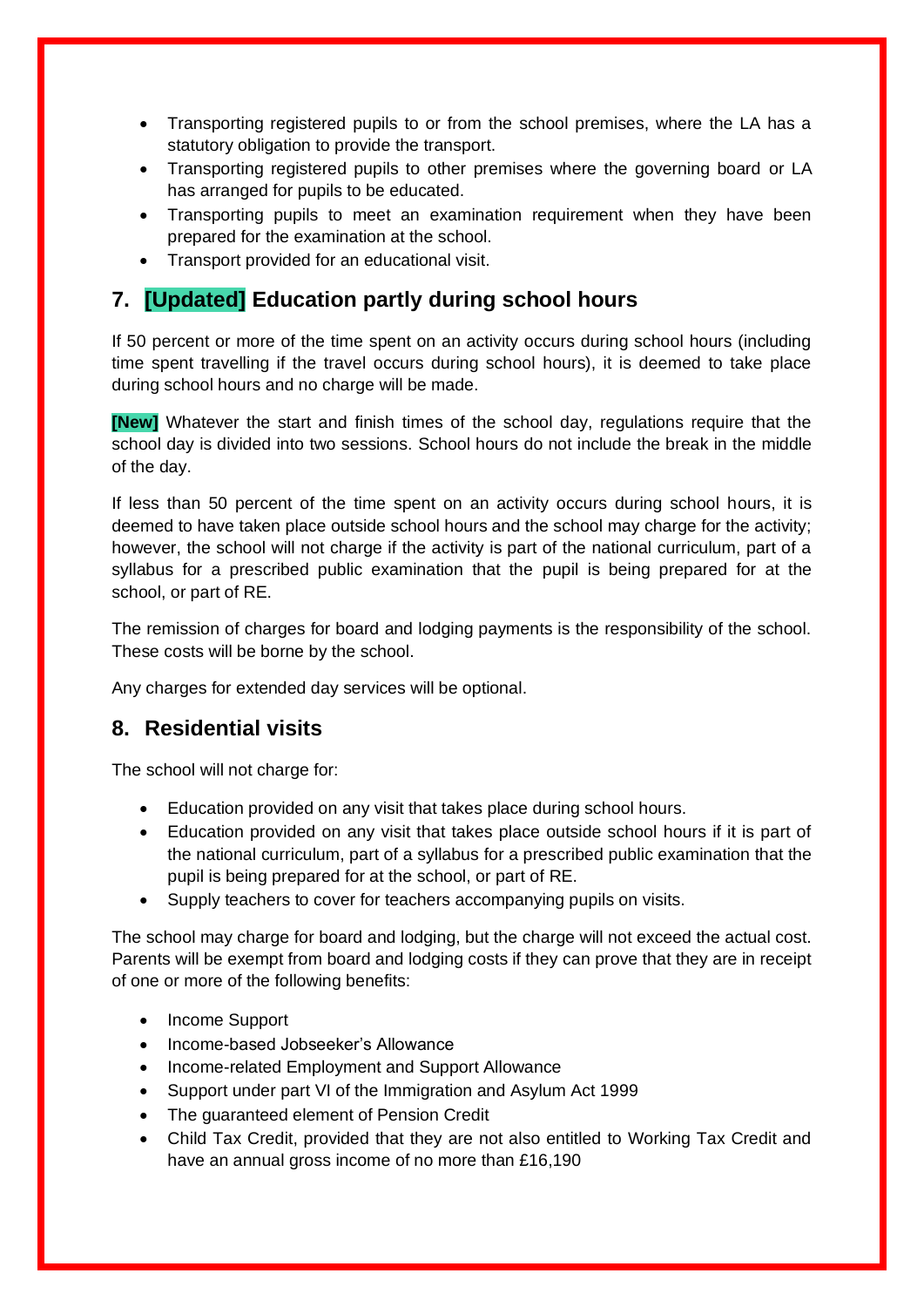- Working Tax Credit run-on paid for four weeks after they stop qualifying for Working Tax Credit
- Universal Credit if they apply on or after 1 April 2018, their household income must be less than £7,400 a year (after tax and not including any benefits they receive)

If the number of school sessions covered by the visit is equal to or greater than 50 percent of the number of half days (any period of 12 hours ending with noon or midnight on any day) spent on the visit, the school will not charge for the activity.

## **9. Damaged or lost items**

The school may charge for the cost of replacing items that are damaged or lost due to the negligence or poor behaviour of pupils or their parents. .

# **10. Remissions**

Friends of Grange School (FROGS) set aside an amount of money per child to help fund a class trip each year. This amount is set at the first meeting of the school year and is dependent on their financial position. If the cost of the trip exceeds the amount given by FROGS, the school will ask parents for a voluntary contribution of no more than £20 towards the trip. No child will be prevented from going on the trip if parents unable able to give a contribution.

Parents in receipt of any of the following benefits may request assistance with the costs of activities:

- Income Support
- Income-based Jobseeker's Allowance
- Income-related Employment and Support Allowance
- Support under part VI of the Immigration and Asylum Act 1999
- The guaranteed element of State Pension Credit
- Child Tax Credit, provided that they are not also entitled to Working Tax Credit and they have an annual gross income of no more than £16,190
- Working Tax Credit run on paid for four weeks after they stop qualifying for Working Tax Credit.
- Universal Credit if they apply on or after 1 April 2018, their household income must be less than £7,400 a year (after tax and not including any benefits they receive)

To request assistance, parents should contact the school office via [joanne@grange.cumbria.sch.uk](mailto:joanne@grange.cumbria.sch.uk)

## **11. School trip refunds**

All initial deposits for school trips will be non-refundable. Parents will be informed of this when they are provided with initial information about the trip.

In the event that the school has to cancel a trip due to foreseen circumstances, parental contributions will be refunded. In the event that a school trip is cancelled by a party other than the school due to unforeseen circumstances, it is at the school's discretion as to whether a refund is given to parents.